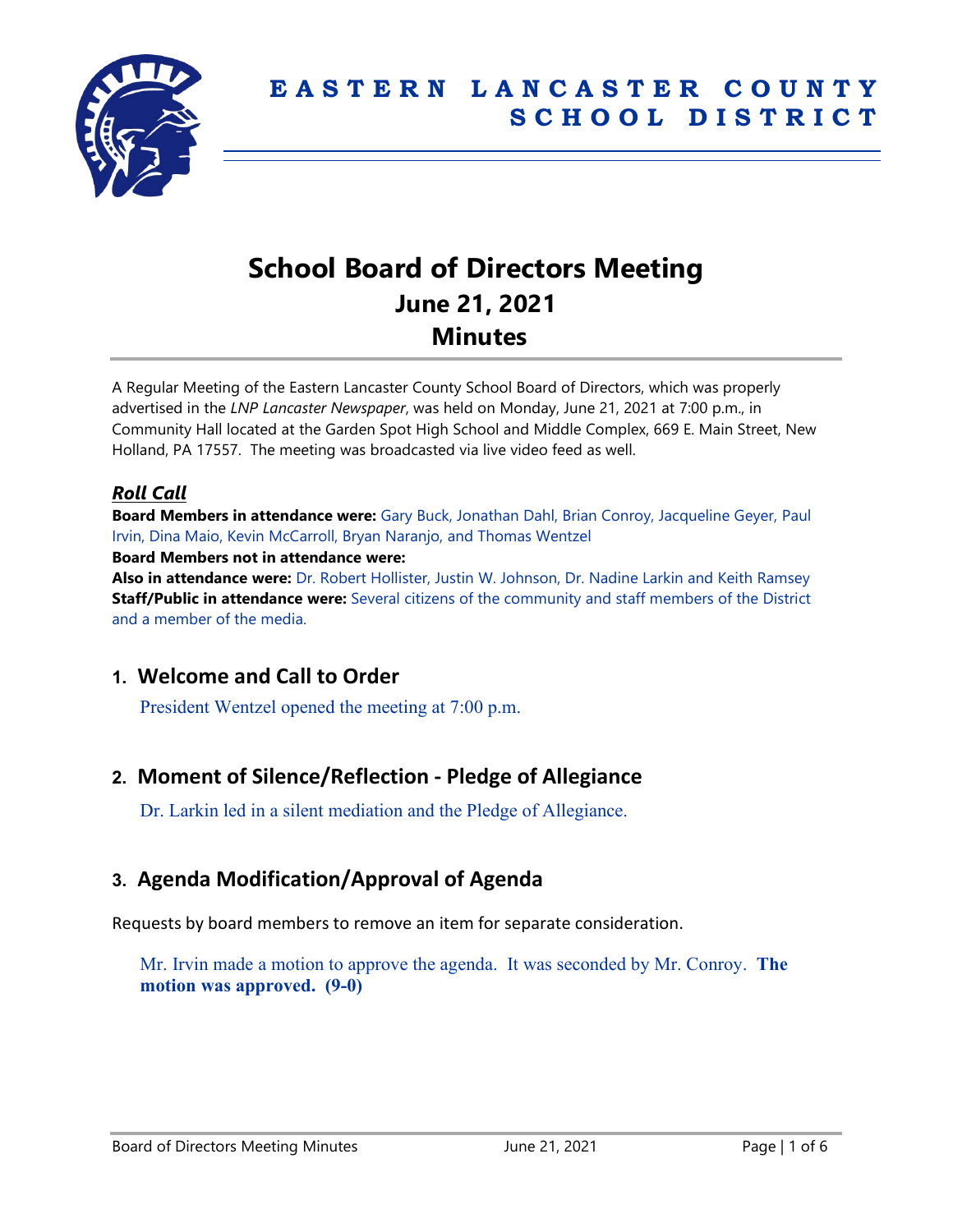# **4. Student of the Month Presentation**

Dr. Sanger presented and congratulated the Students of the Month for the month of May being chosen for their character trait of "Selflessness".

Grade 12: Tressa Hackel, East Earl, PA, with parents Mr. & Mrs. Randell & Sheryl Hackel Grade 11: Zoe Weir, East Earl, PA, Unable to Attend Grade 10: Ameila Sharp, New Holland, PA, Unable to Attend Grade 9: Emma Felpel, New Holland, PA, Unable to Attend

Dr. Hollister acknowledged and thanked the students and their parents.

# **5. Citizens of the District Comments**

The Board encourages citizens of the district to come before the Board to present their petitions, inquiries, or other communications of interest. The Board invites public (Citizens of the District) to comment on any topic that is within the Board's jurisdiction. As outlined in Board Policy 903, the Board requires that public participants be residents or taxpayers of this district.

Due to the virtual aspect of the Board meeting, the Board is requesting if you wish to provide public comment during the virtual board meeting, you should sign-up to do so by completing the online form prior to the meeting.

[PUBLIC COMMENT SIGN-UP FORM](https://forms.gle/zDXXoX8rZQUxt1Ap6) (Please use this form only if you are not attending the meeting in person.)

*Public comments will be read aloud during the public comment section of the agenda.*

Thank you.

SUBMITTED COMMENTS (VIA PUBLIC COMMENT SIGN-UP FORM):

#### Faith Pickel, 1612 Main St, Goodville, PA 17528

"prayer" Good evening board members, thank you for your time and commitment as board members of this school district in the decisions you make and have made especially during this difficult season of our lives. Let us pray, Gracious Heavenly Father, I bow before You for You are Sovereign Ruler, Creator of the Universe. You have created us individually and uniquely, giving gifts and talents according to our needs to carry out your will and purposes. You love each of us but especially the children as you have given warnings in Your Word concerning the harm of a child.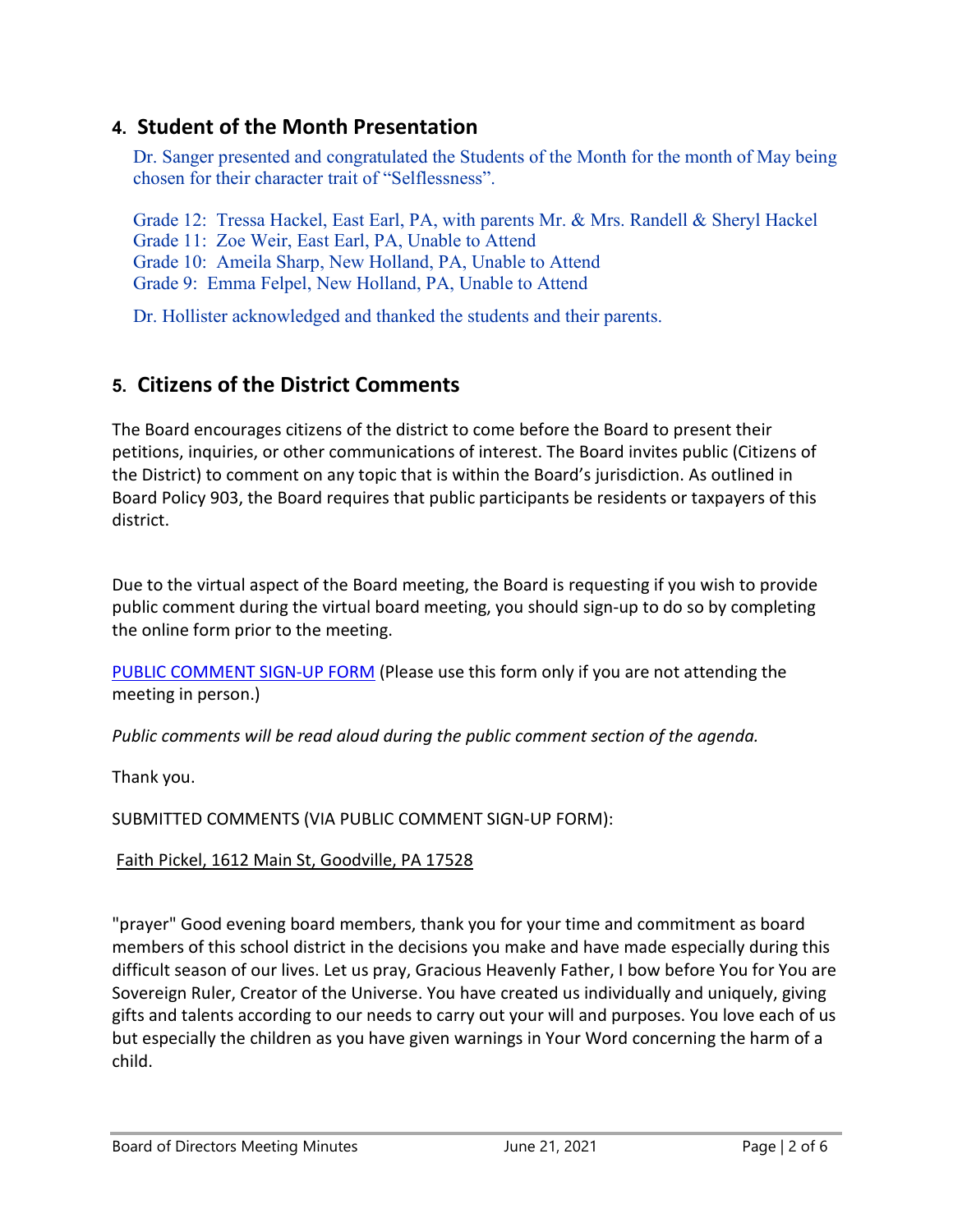Help the board members as they make decisions to be discerning and to fear You rather than man as they assume the great responsibility for the lives of so many children. Do not let them be influenced by the pressures of society or politics but to stand for truth.

As they make a decision tonight concerning the budget and the increase of taxes to take every consideration into account as to the effects it will have on the children, families and the community. I ask for protection of their hearts and minds from Your adversary that he will not influence them but keep them safe from the evil one and give them Your wisdom and guidance.

May Your will be done Your kingdom come on earth as it is in Heaven.

In Jesus precious name I pray. Amen

**COMMENTS** (IN-PERSON): None

# **6. Consent Agenda**

Items listed under the Consent Agenda section of our Board Meeting Agenda are considered to be routine and are acted on by the Board in one motion. There is no Board discussion of these items individually prior to the Board vote unless a member of the Board requests that a specific item be removed from the Consent Agenda. Requests to remove an item from the Consent Agenda will be accepted at agenda section 3. Agenda Modification/Approval of Agenda. (Requests to remove an item for separate consideration). Items Removed from the Consent Agenda will be moved to agenda section "Action Items."

Mrs. Kara Martin introduced Jordan Kern, Emotional Support Teacher at Brecknock Elementary and Donna Montgomery, Speech-Language Pathologist at Brecknock Elementary and Secondary Campus, both starting the 2021-2022 school year.

Mr. Irvin made a motion to approve the consent agenda report. It was seconded by Mr. Naranjo. **The motion was approved. (9-0)**

- **6.a. Approval of Minutes**
- **6.b. Treasurer's Report**
- **6.c. Approve Personnel Report**
- **6.d. Bills Paid**
- **6.e. Cafeteria Fund Treasurer's Report**
- **6.f. Investments**
- **6.g. Student Activity Account**
- **6.h. Approve Budgetary Transfers**
- **6.i. Approval of Final Budget for General Fund Approval Resolution**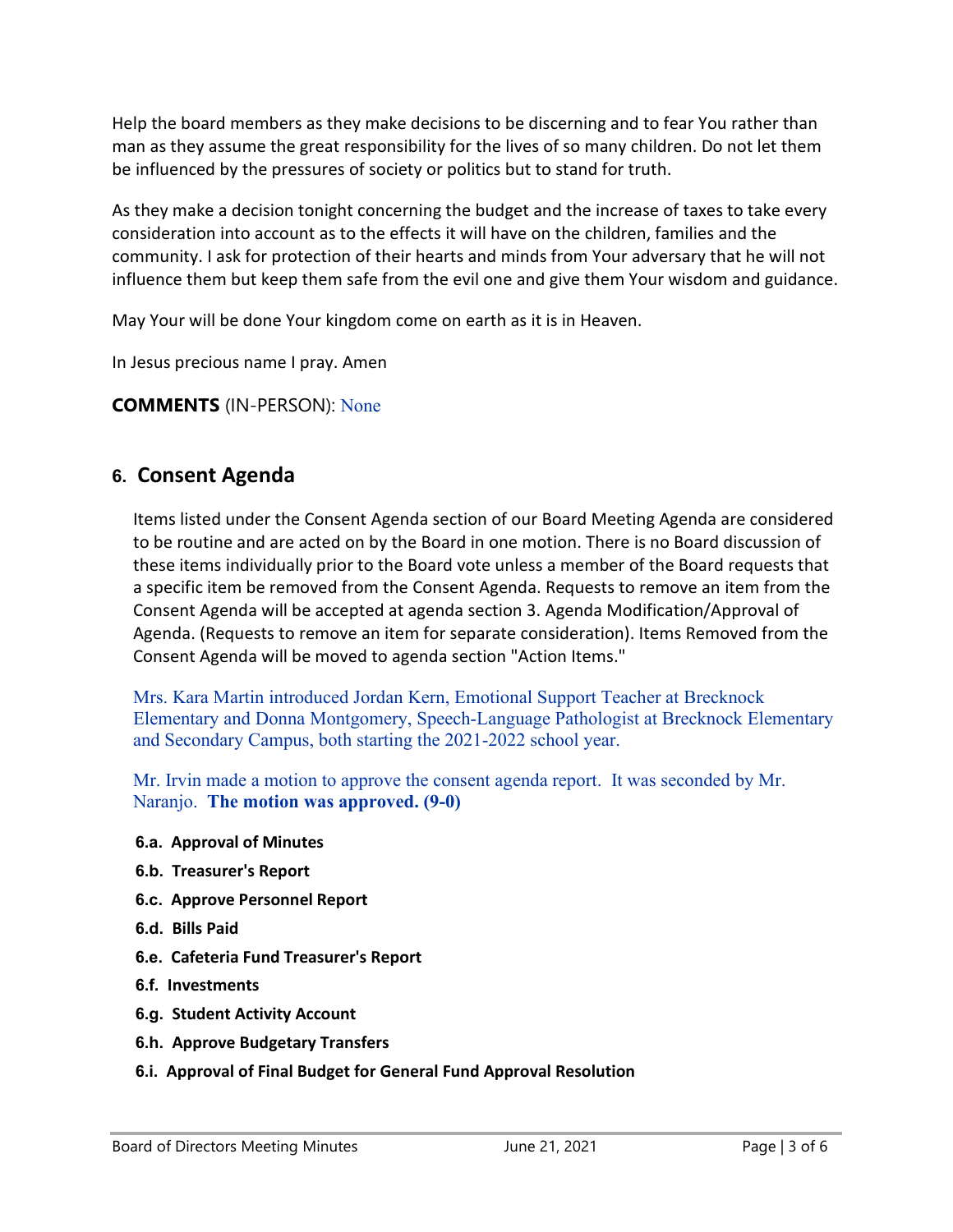The final budget includes a 2.22% tax increase

#### **6.j. Approval of Annual Tax Levy Resolution**

This resolution sets the tax rates for 2021-22. The real estate tax rate is 12.85 mills

#### **6.k. Approval of Homestead and Farmstead Exclusion Resolution**

The real estate tax reduction amount for 2021-22 is \$64.66 per homestead and farmstead

#### **6.l. Approval of the Memorandum of Agreement (MOA) with the Eastern Lancaster County School District Education Association**

The MOA amends the current Collective Bargaining Agreement to include the allotment of 185 units for e-sports starting the 2020-21 school year and 110 units for Chess Club starting the 2021-22 school years.

#### **6.m. Approval of the Special Education Service Contracts with the Lancaster-Lebanon IU #13 for the 2021-22 School Year**

| <b>Contracted Special Education Services</b> | $$950,661$ (\$637,615 for 2020-21) |
|----------------------------------------------|------------------------------------|
| <b>Job Training Services</b>                 | $$139,050$ (\$138,377 for 2020-21) |

#### **6.n. Authorize Budgetary and Fund Transfers for the 2020-21 school year with approval, of such, at acceptance of the Audit Report**

This approval authorizes the Chief of Finance and Operations to make the necessary budgetary transfers, after June 30, 2021, for the completion of the 2020-21 financial reports and fund transfers with subsequent approval of such at acceptance of the final audited financial statements.

#### **6.o. Approval of the Resolution for Commitment of June 30, 2021 Fund Balance**

This resolution just authorizes what areas will be included in the committed fund balance. The areas that the District will commit fund balance includes PSERS, Technology Initiatives, and to Balance Future Budgets.

Actual amounts committed will be included in the audit report.

#### **6.p. Approval of Eastern Lancaster County School District ARP ESSER Health and Safety Plan 21- 22 SY**

### **6.q. Approval of Flexible Instruction Day (FID)**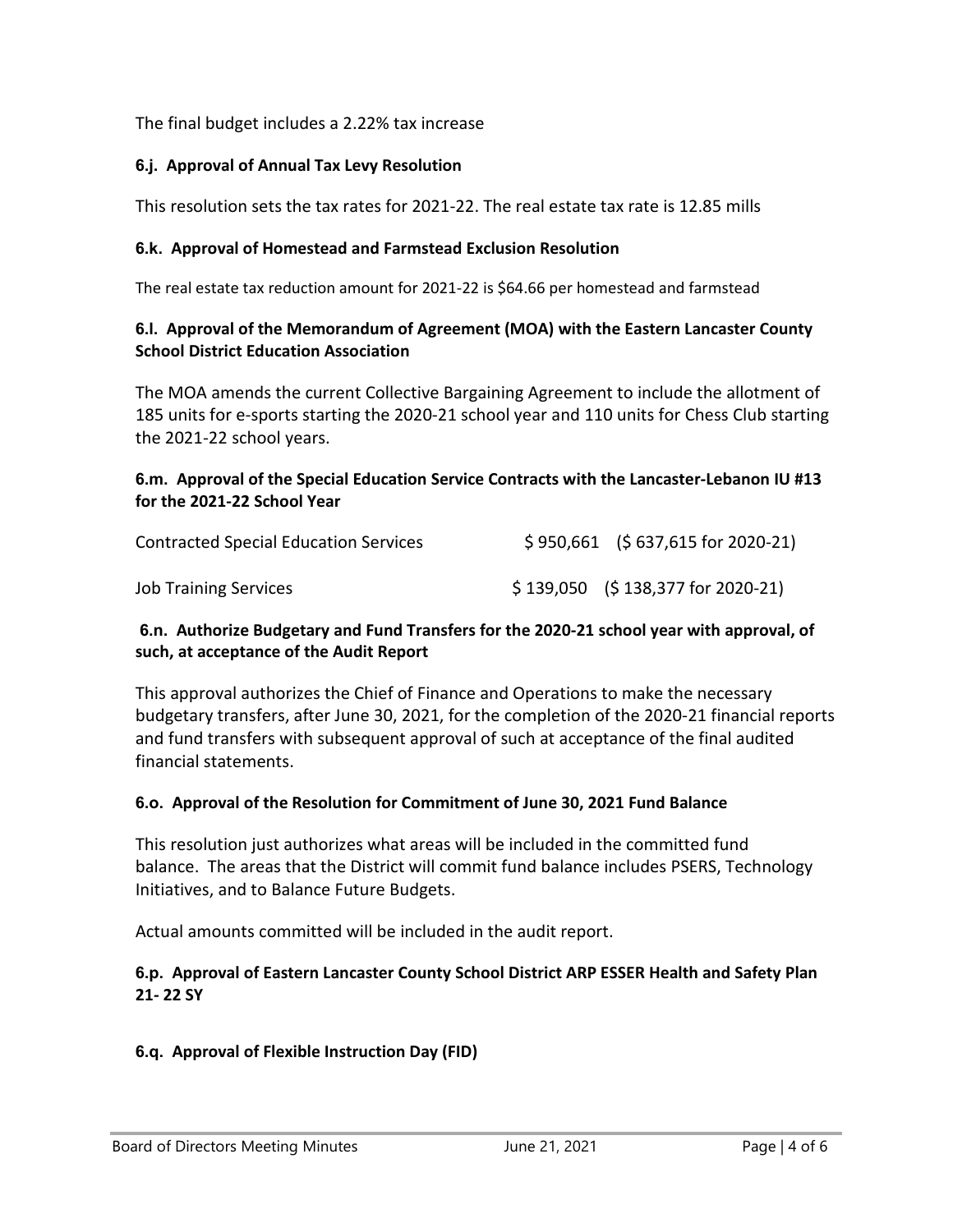# **7. Action Items**

Items Removed from Consent Agenda for Separate Consideration.

### **8. Reports**

#### **8.a. Lancaster County Tax Collection Bureau**

Mr. Ramsey reported that the Lancaster County Tax Collection Bureau met on June 16<sup>th</sup>. He noted that the LCTCB would be extending their tax collection services to several additional school districts, including Penn Manor and Lampeter Strasburg.

#### **8.b. Lancaster-Lebanon IU13**

Mr. Irvin indicated that the Lancaster-Lebanon Board had met twice since the Board last met. He reported on both the May  $19<sup>th</sup>$  and June  $17<sup>th</sup>$  meetings.

Mr. Irvin shared several highlights from the May 19<sup>th</sup> board meeting report: He reported that the IU Board had was currently working on budgets. He also reported that the IU13 Board approved new or addition to service contracts for Business Services, Early Childhood & Special Education Services, Instructional/Technology Services and Human Resource Services. He noted that there were two hundred, seventy-seven (277) new hires, three (3) resignations, three (3) terminations, three (3) retirements, fourteen (14) changes in position or salaries, and six (6) leaves of absences.

Mr. Irvin shared several highlights from the June 17<sup>th</sup> board meeting report: He reported that the IU13 Board approved \$17,210,022.66 in disbursements and approved new or addition to service contracts for Business Services, Early Childhood & Special Education Services, Instructional/Technology Services and Human Resource Services. He noted they had also approved sixteen (16) resignations, one (1) Death, six (6) retirements, three hundred, twentysix (326) new hires, forty-one (41) changes in position or salaries, and two (2) leaves of absences.

Mr. Irvin distributed to the Board copies of the Helping Districts, Helping Students newsletters for both May and June.

### **8.c. Lancaster CTC**

Mrs. Maio reported that the Lancaster County CTC JOC met in May and received a summary report of total graduates indicating that a total 800 students had graduated, including 100 adult students. She reported that several Garden Spot learners received awards at each of the campuses and 8 Garden Spot learners were inducted into the National Technology Honor Society. Mrs. Maio also reported on the finalized dual enrollment partnership with Penn College. She reported that the distance education program had also been approved which